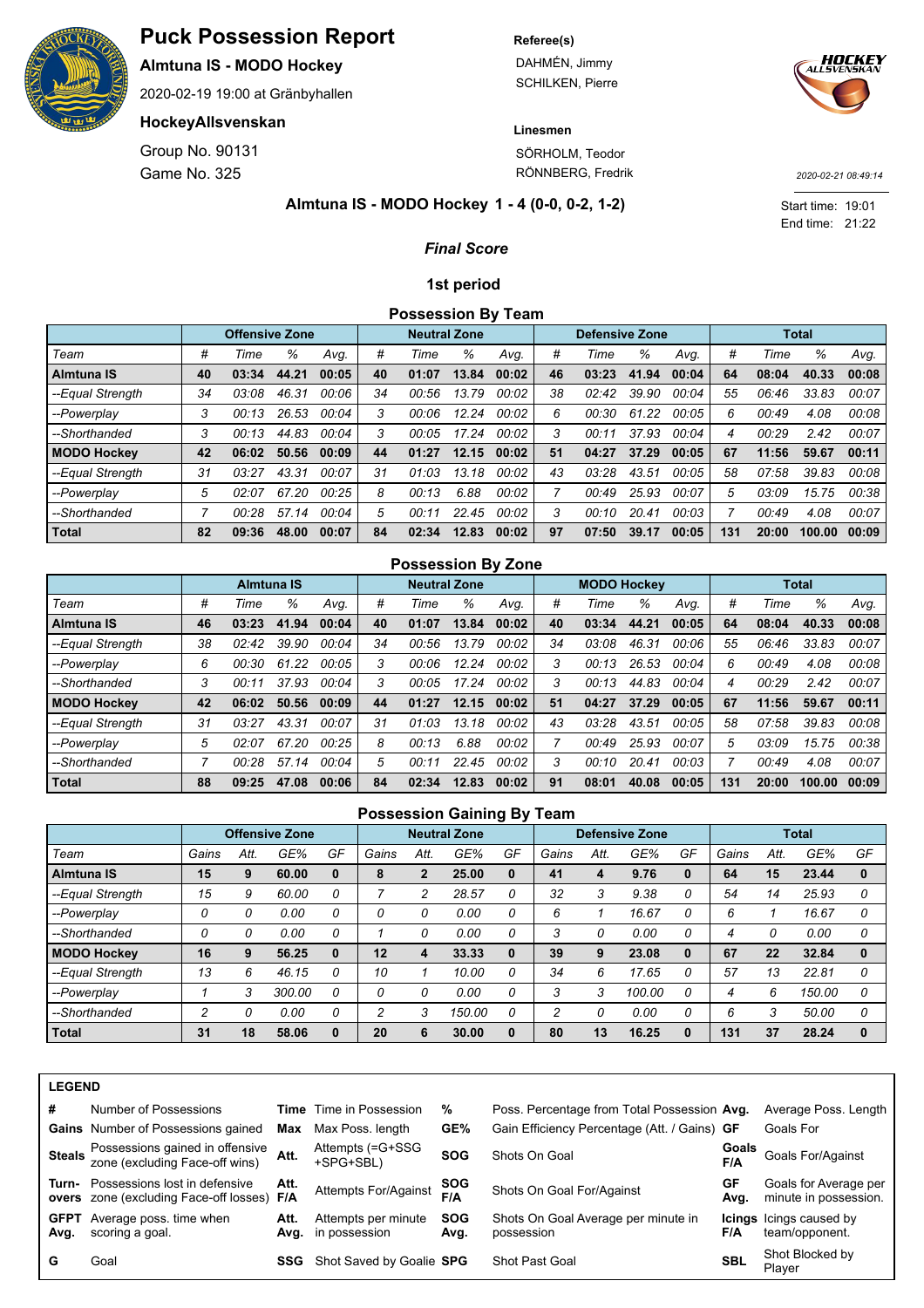

**Almtuna IS - MODO Hockey**

2020-02-19 19:00 at Gränbyhallen

### **HockeyAllsvenskan**

Game No. 325 Group No. 90131

#### **Referee(s)**

DAHMÉN, Jimmy SCHILKEN, Pierre



#### **Linesmen**

SÖRHOLM, Teodor RÖNNBERG, Fredrik

*2020-02-21 08:49:14*

#### **2nd period**

|                    |    |                       |       |       |    | <b>Possession By Team</b> |       |       |    |                       |       |       |     |       |              |       |
|--------------------|----|-----------------------|-------|-------|----|---------------------------|-------|-------|----|-----------------------|-------|-------|-----|-------|--------------|-------|
|                    |    | <b>Offensive Zone</b> |       |       |    | <b>Neutral Zone</b>       |       |       |    | <b>Defensive Zone</b> |       |       |     |       | <b>Total</b> |       |
| Team               | #  | Time                  | ℅     | Avq.  | #  | Time                      | %     | Avg.  | #  | Time                  | ℅     | Avq.  | #   | Time  | %            | Avq.  |
| <b>Almtuna IS</b>  | 48 | 05:10                 | 56.16 | 00:06 | 36 | 01:21                     | 14.67 | 00:02 | 41 | 02:41                 | 29.17 | 00:04 | 72  | 09:12 | 46.00        | 00:08 |
| --Equal Strength   | 38 | 04:08                 | 58.22 | 00:07 | 29 | 01:05                     | 15.26 | 00:02 | 33 | 01:53                 | 26.53 | 00:03 | 60  | 07:06 | 35.50        | 00:07 |
| --Powerplay        | 8  | 00:57                 | 58.16 | 00:07 | 5  | 00:11                     | 11.22 | 00:02 | 4  | 00:30                 | 30.61 | 00:08 |     | 01:38 | 8.17         | 00:14 |
| --Shorthanded      | 2  | 00:05                 | 17.86 | 00:02 | 2  | 00:05                     | 17.86 | 00:02 | 5  | 00:18                 | 64.29 | 00:04 | 6   | 00:28 | 2.33         | 00:05 |
| <b>MODO Hockey</b> | 47 | 05:10                 | 47.84 | 00:07 | 45 | 01:16                     | 11.73 | 00:02 | 54 | 04:22                 | 40.43 | 00:05 | 76  | 10:48 | 54.00        | 00:09 |
| --Equal Strength   | 38 | 03:47                 | 45.04 | 00:06 | 38 | 01:00                     | 11.90 | 00:02 | 44 | 03:37                 | 43.06 | 00:05 | 63  | 08:24 | 42.00        | 00:08 |
| --Powerplay        |    | 01:19                 | 64.75 | 00:11 | 5  | 00:13                     | 10.66 | 00:03 | 4  | 00:30                 | 24.59 | 00:08 |     | 02:02 | 10.17        | 00:17 |
| --Shorthanded      | 2  | 00:04                 | 18.18 | 00:02 | 2  | 00:03                     | 13.64 | 00:02 |    | 00:15                 | 68.18 | 00:02 |     | 00:22 | 1.83         | 00:03 |
| <b>Total</b>       | 95 | 10:20                 | 51.67 | 00:07 | 81 | 02:37                     | 13.08 | 00:02 | 95 | 07:03                 | 35.25 | 00:04 | 148 | 20:00 | 100.00       | 00:08 |

|                    |    |                   |       |       |    | <b>Possession By Zone</b> |       |       |     |                    |       |       |     |       |              |       |
|--------------------|----|-------------------|-------|-------|----|---------------------------|-------|-------|-----|--------------------|-------|-------|-----|-------|--------------|-------|
|                    |    | <b>Almtuna IS</b> |       |       |    | <b>Neutral Zone</b>       |       |       |     | <b>MODO Hockey</b> |       |       |     |       | <b>Total</b> |       |
| Team               | #  | Time              | %     | Avg.  | #  | Time                      | %     | Avg.  | #   | Time               | %     | Avq.  | #   | Time  | ℅            | Avg.  |
| Almtuna IS         | 41 | 02:41             | 29.17 | 00:04 | 36 | 01:21                     | 14.67 | 00:02 | 48  | 05:10              | 56.16 | 00:06 | 72  | 09:12 | 46.00        | 00:08 |
| --Equal Strength   | 33 | 01:53             | 26.53 | 00:03 | 29 | 01:05                     | 15.26 | 00:02 | 38  | 04:08              | 58.22 | 00:07 | 60  | 07:06 | 35.50        | 00:07 |
| --Powerplay        | 4  | 00:30             | 30.61 | 00:08 | 5  | 00:11                     | 11.22 | 00:02 | 8   | 00:57              | 58.16 | 00:07 |     | 01:38 | 8.17         | 00:14 |
| --Shorthanded      | 5  | 00:18             | 64.29 | 00:04 | 2  | 00:05                     | 17.86 | 00:02 | 2   | 00:05              | 17.86 | 00:02 | 6   | 00:28 | 2.33         | 00:05 |
| <b>MODO Hockey</b> | 47 | 05:10             | 47.84 | 00:07 | 45 | 01:16                     | 11.73 | 00:02 | 54  | 04:22              | 40.43 | 00:05 | 76  | 10:48 | 54.00        | 00:09 |
| --Equal Strength   | 38 | 03:47             | 45.04 | 00:06 | 38 | 01:00                     | 11.90 | 00:02 | 44  | 03:37              | 43.06 | 00:05 | 63  | 08:24 | 42.00        | 00:08 |
| --Powerplay        |    | 01:19             | 64.75 | 00:11 | 5  | 00:13                     | 10.66 | 00:03 | 4   | 00:30              | 24.59 | 00:08 |     | 02:02 | 10.17        | 00:17 |
| --Shorthanded      | 2  | 00:04             | 18.18 | 00:02 | 2  | 00:03                     | 13.64 | 00:02 |     | 00:15              | 68.18 | 00:02 |     | 00:22 | 1.83         | 00:03 |
| Total              | 88 | 07:51             | 39.25 | 00:05 | 81 | 02:37                     | 13.08 | 00:02 | 102 | 09:32              | 47.67 | 00:06 | 148 | 20:00 | 100.00       | 00:08 |

|                    |       |      |                       |                |       |      | <b>Possession Gaining By Team</b> |          |       |              |                       |          |       |      |              |                |
|--------------------|-------|------|-----------------------|----------------|-------|------|-----------------------------------|----------|-------|--------------|-----------------------|----------|-------|------|--------------|----------------|
|                    |       |      | <b>Offensive Zone</b> |                |       |      | <b>Neutral Zone</b>               |          |       |              | <b>Defensive Zone</b> |          |       |      | <b>Total</b> |                |
| Team               | Gains | Att. | GE%                   | GF             | Gains | Att. | GE%                               | GF       | Gains | Att.         | GE%                   | GF       | Gains | Att. | GE%          | GF             |
| <b>Almtuna IS</b>  | 25    | 12   | 48.00                 | $\bf{0}$       | 13    | 4    | 30.77                             | 0        | 34    | $\mathbf{0}$ | 0.00                  | $\bf{0}$ | 72    | 16   | 22.22        | $\bf{0}$       |
| --Equal Strength   | 21    | 10   | 47.62                 | 0              | 12    | 4    | 33.33                             | 0        | 27    | 0            | 0.00                  | 0        | 60    | 14   | 23.33        | 0              |
| --Powerplay        | 4     | 2    | 50.00                 | 0              |       | 0    | 0.00                              | 0        | 2     | 0            | 0.00                  | 0        | 6     | 2    | 33.33        | 0              |
| --Shorthanded      | 0     | 0    | 0.00                  | 0              |       | 0    | 0.00                              | 0        | 5     | 0            | 0.00                  | 0        | 6     | 0    | 0.00         | 0              |
| <b>MODO Hockey</b> | 21    | 9    | 42.86                 | $\overline{2}$ | 11    | 5    | 45.45                             | $\bf{0}$ | 44    |              | 15.91                 | 0        | 76    | 21   | 27.63        | $\mathbf{2}$   |
| --Equal Strength   | 17    | 8    | 47.06                 |                | 11    | 5    | 45.45                             | 0        | 34    | 6            | 17.65                 | 0        | 62    | 19   | 30.65        |                |
| --Powerplay        | 4     |      | 25.00                 |                | 0     | 0    | 0.00                              | 0        | 3     |              | 33.33                 | 0        |       | 2    | 28.57        |                |
| --Shorthanded      | 0     | 0    | 0.00                  | 0              | 0     | 0    | 0.00                              | 0        |       | 0            | 0.00                  | 0        |       | 0    | 0.00         | 0              |
| <b>Total</b>       | 46    | 21   | 45.65                 | $\overline{2}$ | 24    | 9    | 37.50                             | $\bf{0}$ | 78    |              | 8.97                  | $\bf{0}$ | 148   | 37   | 25.00        | $\overline{2}$ |

| <b>LEGEND</b>       |                                                                             |      |                                           |                    |                                                   |              |                                                  |
|---------------------|-----------------------------------------------------------------------------|------|-------------------------------------------|--------------------|---------------------------------------------------|--------------|--------------------------------------------------|
| #                   | Number of Possessions                                                       |      | <b>Time</b> Time in Possession            | %                  | Poss. Percentage from Total Possession Avg.       |              | Average Poss. Length                             |
|                     | <b>Gains</b> Number of Possessions gained                                   | Max  | Max Poss. length                          | GE%                | Gain Efficiency Percentage (Att. / Gains) GF      |              | Goals For                                        |
|                     | Steals Possessions gained in offensive<br>zone (excluding Face-off wins)    | Att. | Attempts (=G+SSG<br>+SPG+SBL)             | <b>SOG</b>         | Shots On Goal                                     | Goals<br>F/A | Goals For/Against                                |
| Turn-               | Possessions lost in defensive<br>overs zone (excluding Face-off losses) F/A | Att. | Attempts For/Against                      | <b>SOG</b><br>F/A  | Shots On Goal For/Against                         | GF<br>Avg.   | Goals for Average per<br>minute in possession.   |
| <b>GFPT</b><br>Avg. | Average poss. time when<br>scoring a goal.                                  | Att. | Attempts per minute<br>Avg. in possession | <b>SOG</b><br>Avg. | Shots On Goal Average per minute in<br>possession | F/A          | <b>Icings</b> Icings caused by<br>team/opponent. |
| G                   | Goal                                                                        | SSG  | Shot Saved by Goalie SPG                  |                    | <b>Shot Past Goal</b>                             | <b>SBL</b>   | Shot Blocked by<br>Plaver                        |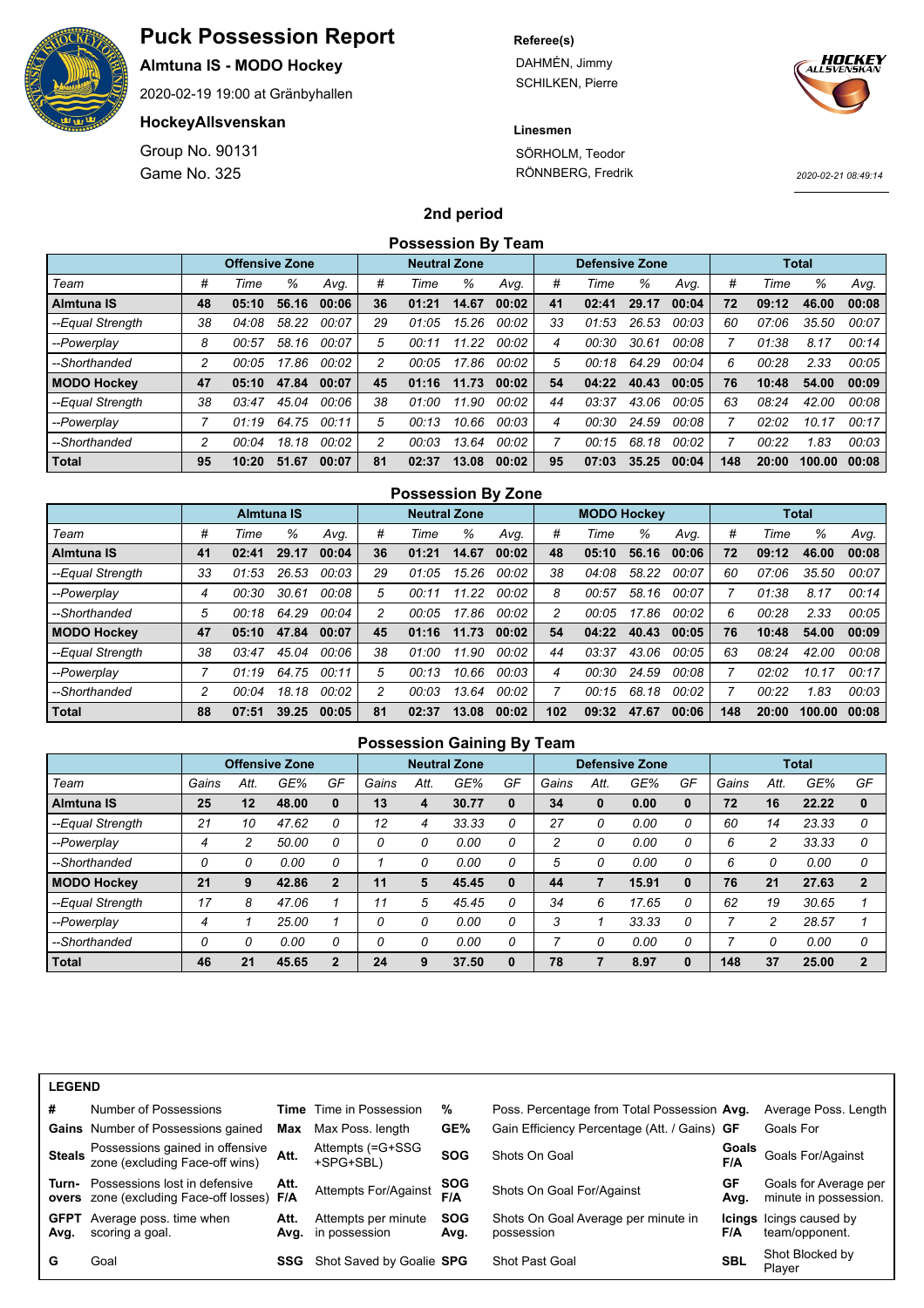

**Almtuna IS - MODO Hockey**

2020-02-19 19:00 at Gränbyhallen

### **HockeyAllsvenskan**

Game No. 325 Group No. 90131 **Referee(s)**

DAHMÉN, Jimmy SCHILKEN, Pierre



#### **Linesmen**

SÖRHOLM, Teodor RÖNNBERG, Fredrik

*2020-02-21 08:49:14*

#### **3rd period**

|                    |    |                       |       |       |    | <b>Possession By Team</b> |       |       |    |                       |       |       |     |       |              |       |
|--------------------|----|-----------------------|-------|-------|----|---------------------------|-------|-------|----|-----------------------|-------|-------|-----|-------|--------------|-------|
|                    |    | <b>Offensive Zone</b> |       |       |    | <b>Neutral Zone</b>       |       |       |    | <b>Defensive Zone</b> |       |       |     |       | <b>Total</b> |       |
| Team               | #  | Time                  | ℅     | Avq.  | #  | Time                      | %     | Avg.  | #  | Time                  | ℅     | Avq.  | #   | Time  | %            | Avq.  |
| <b>Almtuna IS</b>  | 48 | 05:16                 | 46.00 | 00:07 | 52 | 02:14                     | 19.51 | 00:03 | 43 | 03:57                 | 34.50 | 00:06 | 52  | 11:27 | 57.25        | 00:13 |
| --Equal Strength   | 44 | 04:59                 | 45.86 | 00:07 | 50 | 02:07                     | 19.48 | 00:03 | 41 | 03:46                 | 34.66 | 00:06 | 48  | 10:52 | 54.33        | 00:14 |
| --Powerplay        | 4  | 00:17                 | 48.57 | 00:04 | 2  | 00:07                     | 20.00 | 00:04 | 2  | 00:11                 | 31.43 | 00:06 | 4   | 00:35 | 2.92         | 00:09 |
| --Shorthanded      | 0  | 00:00                 | 0.00  | 00:00 | 0  | 00:00                     | 0.00  | 00:00 | 0  | 00:00                 | 0.00  | 00:00 | o   | 00:00 | 0.00         | 00:00 |
| <b>MODO Hockey</b> | 38 | 04:32                 | 53.02 | 00:07 | 41 | 01:36                     | 18.71 | 00:02 | 38 | 02:25                 | 28.27 | 00:04 | 53  | 08:33 | 42.75        | 00:10 |
| --Equal Strength   | 36 | 04:24                 | 53.33 | 00:07 | 39 | 01:33                     | 18.79 | 00:02 | 35 | 02:18                 | 27.88 | 00:04 | 50  | 08:15 | 41.25        | 00:10 |
| --Powerplay        | 0  | 00:00                 | 0.00  | 00:00 | 0  | 00:00                     | 0.00  | 00:00 | 0  | 00:00                 | 0.00  | 00:00 | Ω   | 00:00 | 0.00         | 00:00 |
| --Shorthanded      | 2  | 00:08                 | 44.44 | 00:04 | 2  | 00:03                     | 16.67 | 00:02 | 3  | 00:07                 | 38.89 | 00:02 | 3   | 00:18 | 1.50         | 00:06 |
| <b>Total</b>       | 86 | 09:48                 | 49.00 | 00:07 | 93 | 03:50                     | 19.17 | 00:02 | 81 | 06:22                 | 31.83 | 00:05 | 105 | 20:00 | 100.00       | 00:11 |

|                    |    |                   |       |       |    | <b>Possession By Zone</b> |       |       |    |                    |       |       |     |       |              |       |
|--------------------|----|-------------------|-------|-------|----|---------------------------|-------|-------|----|--------------------|-------|-------|-----|-------|--------------|-------|
|                    |    | <b>Almtuna IS</b> |       |       |    | <b>Neutral Zone</b>       |       |       |    | <b>MODO Hockey</b> |       |       |     |       | <b>Total</b> |       |
| Team               | #  | Time              | %     | Avg.  | #  | Time                      | %     | Avg.  | #  | Time               | %     | Avq.  | #   | Time  | %            | Avg.  |
| Almtuna IS         | 43 | 03:57             | 34.50 | 00:06 | 52 | 02:14                     | 19.51 | 00:03 | 48 | 05:16              | 46.00 | 00:07 | 52  | 11:27 | 57.25        | 00:13 |
| --Equal Strength   | 41 | 03:46             | 34.66 | 00:06 | 50 | 02:07                     | 19.48 | 00:03 | 44 | 04:59              | 45.86 | 00:07 | 48  | 10:52 | 54.33        | 00:14 |
| --Powerplay        | 2  | 00:11             | 31.43 | 00:06 | 2  | 00:07                     | 20.00 | 00:04 | 4  | 00:17              | 48.57 | 00:04 | 4   | 00:35 | 2.92         | 00:09 |
| --Shorthanded      | 0  | 00:00             | 0.00  | 00:00 | 0  | 00:00                     | 0.00  | 00:00 | 0  | 00:00              | 0.00  | 00:00 | Ω   | 00:00 | 0.00         | 00:00 |
| <b>MODO Hockey</b> | 38 | 04:32             | 53.02 | 00:07 | 41 | 01:36                     | 18.71 | 00:02 | 38 | 02:25              | 28.27 | 00:04 | 53  | 08:33 | 42.75        | 00:10 |
| --Equal Strength   | 36 | 04:24             | 53.33 | 00:07 | 39 | 01:33                     | 18.79 | 00:02 | 35 | 02:18              | 27.88 | 00:04 | 50  | 08:15 | 41.25        | 00:10 |
| --Powerplay        | 0  | 00:00             | 0.00  | 00:00 | 0  | 00:00                     | 0.00  | 00:00 | 0  | 00:00              | 0.00  | 00:00 | 0   | 00:00 | 0.00         | 00:00 |
| --Shorthanded      | 2  | 00:08             | 44.44 | 00:04 | 2  | 00:03                     | 16.67 | 00:02 | 3  | 00:07              | 38.89 | 00:02 | 3   | 00:18 | 1.50         | 00:06 |
| Total              | 81 | 08:29             | 42.42 | 00:06 | 93 | 03:50                     | 19.17 | 00:02 | 86 | 07:41              | 38.42 | 00:05 | 105 | 20:00 | 100.00       | 00:11 |

|                    |       |      |                       |                |       |          | <b>Possession Gaining By Team</b> |          |       |          |                       |          |       |      |              |                |
|--------------------|-------|------|-----------------------|----------------|-------|----------|-----------------------------------|----------|-------|----------|-----------------------|----------|-------|------|--------------|----------------|
|                    |       |      | <b>Offensive Zone</b> |                |       |          | <b>Neutral Zone</b>               |          |       |          | <b>Defensive Zone</b> |          |       |      | <b>Total</b> |                |
| Team               | Gains | Att. | GE%                   | GF             | Gains | Att.     | GE%                               | GF       | Gains | Att.     | GE%                   | GF       | Gains | Att. | GE%          | GF             |
| <b>Almtuna IS</b>  | 15    | 7    | 46.67                 |                | 10    |          | 70.00                             | $\bf{0}$ | 27    | 6        | 22.22                 | 0        | 52    | 20   | 38.46        |                |
| --Equal Strength   | 13    | 6    | 46.15                 | 0              | 10    |          | 70.00                             | 0        | 25    | 5        | 20.00                 | 0        | 48    | 18   | 37.50        | 0              |
| --Powerplay        | 2     |      | 50.00                 |                | 0     | 0        | 0.00                              | 0        | 2     |          | 50.00                 | 0        | 4     | 2    | 50.00        |                |
| --Shorthanded      | 0     | 0    | 0.00                  | 0              | 0     | 0        | 0.00                              | 0        | 0     |          | 0.00                  | 0        |       | 0    | 0.00         | 0              |
| <b>MODO Hockey</b> | 11    | 2    | 18.18                 |                | 10    | 3        | 30.00                             | 0        | 32    | 8        | 25.00                 |          | 53    | 13   | 24.53        | $\mathbf{2}$   |
| --Equal Strength   | 11    | 2    | 18.18                 |                | 10    | 3        | 30.00                             | 0        | 29    | 8        | 27.59                 |          | 50    | 13   | 26.00        | $\overline{c}$ |
| --Powerplay        | 0     | 0    | 0.00                  | 0              | 0     | 0        | 0.00                              | 0        | 0     | $\Omega$ | 0.00                  | 0        |       | 0    | 0.00         | 0              |
| --Shorthanded      | 0     | 0    | 0.00                  | 0              | 0     | $\Omega$ | 0.00                              | 0        | 3     | $\Omega$ | 0.00                  | $\Omega$ | 3     | 0    | 0.00         | 0              |
| <b>Total</b>       | 26    | 9    | 34.62                 | $\overline{2}$ | 20    | 10       | 50.00                             |          | 59    | 14       | 23.73                 |          | 105   | 33   | 31.43        | 3              |

| <b>LEGEND</b>       |                                                                             |      |                                           |                    |                                                   |              |                                                  |
|---------------------|-----------------------------------------------------------------------------|------|-------------------------------------------|--------------------|---------------------------------------------------|--------------|--------------------------------------------------|
| #                   | Number of Possessions                                                       |      | <b>Time</b> Time in Possession            | %                  | Poss. Percentage from Total Possession Avg.       |              | Average Poss. Length                             |
|                     | <b>Gains</b> Number of Possessions gained                                   | Max  | Max Poss, length                          | GE%                | Gain Efficiency Percentage (Att. / Gains) GF      |              | Goals For                                        |
| <b>Steals</b>       | Possessions gained in offensive<br>zone (excluding Face-off wins)           | Att. | Attempts (=G+SSG<br>+SPG+SBL)             | <b>SOG</b>         | Shots On Goal                                     | Goals<br>F/A | Goals For/Against                                |
| Turn-               | Possessions lost in defensive<br>overs zone (excluding Face-off losses) F/A | Att. | Attempts For/Against                      | <b>SOG</b><br>F/A  | Shots On Goal For/Against                         | GF<br>Avg.   | Goals for Average per<br>minute in possession.   |
| <b>GFPT</b><br>Avg. | Average poss. time when<br>scoring a goal.                                  | Att. | Attempts per minute<br>Avg. in possession | <b>SOG</b><br>Avg. | Shots On Goal Average per minute in<br>possession | F/A          | <b>Icings</b> Icings caused by<br>team/opponent. |
| G                   | Goal                                                                        | SSG  | Shot Saved by Goalie SPG                  |                    | Shot Past Goal                                    | <b>SBL</b>   | Shot Blocked by<br>Plaver                        |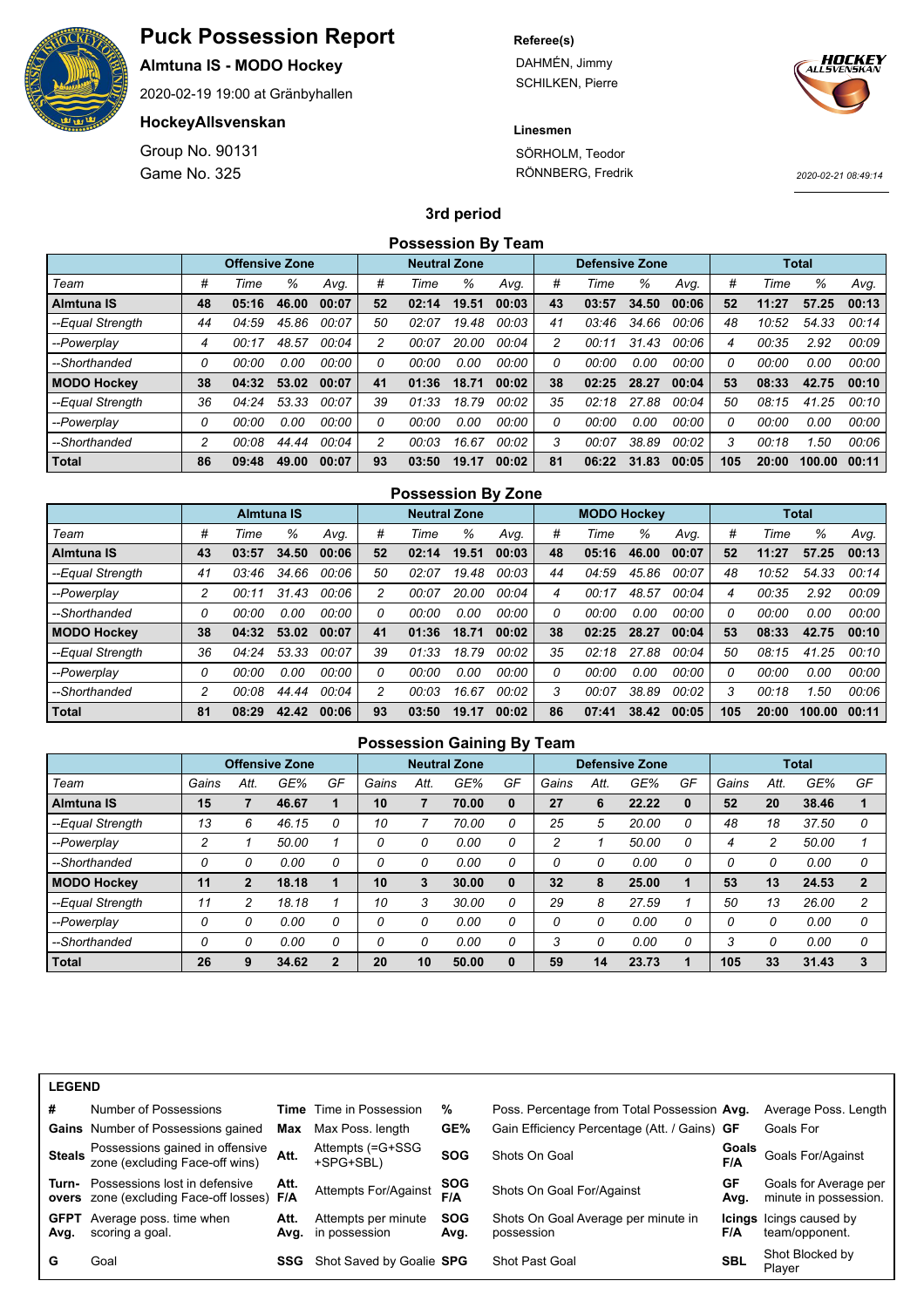

**Almtuna IS - MODO Hockey**

2020-02-19 19:00 at Gränbyhallen

### **HockeyAllsvenskan**

Game No. 325 Group No. 90131

#### **Referee(s)**

DAHMÉN, Jimmy SCHILKEN, Pierre



**Linesmen**

SÖRHOLM, Teodor RÖNNBERG, Fredrik

*2020-02-21 08:49:14*

## **Game Totals**

| <b>Possession By Team</b> |
|---------------------------|
|---------------------------|

|                    |     | <b>Offensive Zone</b> |       |       | <b>Neutral Zone</b> |       |       |       | <b>Defensive Zone</b> |       |       |       | <b>Total</b> |       |        |       |
|--------------------|-----|-----------------------|-------|-------|---------------------|-------|-------|-------|-----------------------|-------|-------|-------|--------------|-------|--------|-------|
| Team               | #   | Time                  | %     | Avq.  | #                   | Time  | %     | Avq.  | #                     | Time  | %     | Avq.  | #            | Time  | %      | Avq.  |
| <b>Almtuna IS</b>  | 136 | 14:00                 | 48.75 | 00:06 | 128                 | 04:42 | 16.37 | 00:02 | 130                   | 10:01 | 34.88 | 00:05 | 188          | 28:43 | 47.86  | 00:09 |
| --Equal Strength   | 116 | 12:15                 | 49.53 | 00:06 | 113                 | 04:08 | 16.71 | 00:02 | 112                   | 08:21 | 33.76 | 00:04 | 163          | 24:44 | 41.22  | 00:09 |
| --Powerplay        | 15  | 01:27                 | 47.80 | 00:06 | 10                  | 00:24 | 13.19 | 00:02 | 12                    | 01:11 | 39.01 | 00:06 | 17           | 03:02 | 5.06   | 00:11 |
| --Shorthanded      | 5   | 00:18                 | 31.58 | 00:04 | 5                   | 00:10 | 17.54 | 00:02 | 8                     | 00:29 | 50.88 | 00:04 | 10           | 00:57 | 1.58   | 00:06 |
| <b>MODO Hockey</b> | 127 | 15:44                 | 50.29 | 00:07 | 130                 | 04:19 | 13.80 | 00:02 | 143                   | 11:14 | 35.91 | 00:05 | 196          | 31:17 | 52.14  | 00:10 |
| --Equal Strength   | 105 | 11:38                 | 47.26 | 00:07 | 108                 | 03:36 | 14.62 | 00:02 | 122                   | 09:23 | 38.12 | 00:05 | 171          | 24:37 | 41.03  | 00:09 |
| --Powerplay        | 12  | 03:26                 | 66.24 | 00:17 | 13                  | 00:26 | 8.36  | 00:02 | 11                    | 01:19 | 25.40 | 00:07 | 12           | 05:11 | 8.64   | 00:26 |
| --Shorthanded      | 11  | 00:40                 | 44.94 | 00:04 | 9                   | 00:17 | 19.10 | 00:02 | 13                    | 00:32 | 35.96 | 00:02 | 17           | 01:29 | 2.47   | 00:05 |
| Total              | 263 | 29:44                 | 49.56 | 00:07 | 258                 | 09:01 | 15.03 | 00:02 | 273                   | 21:15 | 35.42 | 00:05 | 384          | 60:00 | 100.00 | 00:09 |

|                    | <b>Possession By Zone</b> |                   |       |       |     |                     |       |       |     |                    |       |       |     |       |              |       |
|--------------------|---------------------------|-------------------|-------|-------|-----|---------------------|-------|-------|-----|--------------------|-------|-------|-----|-------|--------------|-------|
|                    |                           | <b>Almtuna IS</b> |       |       |     | <b>Neutral Zone</b> |       |       |     | <b>MODO Hockey</b> |       |       |     |       | <b>Total</b> |       |
| Team               | #                         | Time              | %     | Avq.  | #   | Time                | %     | Avg.  | #   | Time               | %     | Avq.  | #   | Time  | %            | Avg.  |
| <b>Almtuna IS</b>  | 130                       | 10:01             | 34.88 | 00:05 | 128 | 04:42               | 16.37 | 00:02 | 136 | 14:00              | 48.75 | 00:06 | 188 | 28:43 | 47.86        | 00:09 |
| --Equal Strength   | 112                       | 08:21             | 33.76 | 00:04 | 113 | 04:08               | 16.71 | 00:02 | 116 | 12:15              | 49.53 | 00:06 | 163 | 24:44 | 41.22        | 00:09 |
| --Powerplay        | 12                        | 01:11             | 39.01 | 00:06 | 10  | 00:24               | 13.19 | 00:02 | 15  | 01:27              | 47.80 | 00:06 | 17  | 03:02 | 5.06         | 00:11 |
| --Shorthanded      | 8                         | 00:29             | 50.88 | 00:04 | 5   | 00:10               | 17.54 | 00:02 | 5   | 00:18              | 31.58 | 00:04 | 10  | 00:57 | 1.58         | 00:06 |
| <b>MODO Hockey</b> | 127                       | 15:44             | 50.29 | 00:07 | 130 | 04:19               | 13.80 | 00:02 | 143 | 11:14              | 35.91 | 00:05 | 196 | 31:17 | 52.14        | 00:10 |
| --Equal Strength   | 105                       | 11:38             | 47.26 | 00:07 | 108 | 03:36               | 14.62 | 00:02 | 122 | 09:23              | 38.12 | 00:05 | 171 | 24:37 | 41.03        | 00:09 |
| --Powerplay        | 12                        | 03:26             | 66.24 | 00:17 | 13  | 00:26               | 8.36  | 00:02 | 11  | 01:19              | 25.40 | 00:07 | 12  | 05:11 | 8.64         | 00:26 |
| --Shorthanded      | 11                        | 00:40             | 44.94 | 00:04 | 9   | 00:17               | 19.10 | 00:02 | 13  | 00:32              | 35.96 | 00:02 | 17  | 01:29 | 2.47         | 00:05 |
| <b>Total</b>       | 257                       | 25:45             | 42.92 | 00:06 | 258 | 09:01               | 15.03 | 00:02 | 279 | 25:14              | 42.06 | 00:05 | 384 | 60:00 | 100.00       | 00:09 |

#### **Possession Gaining By Team**

|                    |       |      | <b>Offensive Zone</b> |    |       |      | <b>Neutral Zone</b> |    |       |      | <b>Defensive Zone</b> |    |       |      | <b>Total</b> |    |
|--------------------|-------|------|-----------------------|----|-------|------|---------------------|----|-------|------|-----------------------|----|-------|------|--------------|----|
| Team               | Gains | Att. | GE%                   | GF | Gains | Att. | GE%                 | GF | Gains | Att. | GE%                   | GF | Gains | Att. | GE%          | GF |
| <b>Almtuna IS</b>  | 55    | 28   | 50.91                 |    | 31    | 13   | 41.94               | 0  | 102   | 10   | 9.80                  | 0  | 188   | 51   | 27.13        |    |
| --Equal Strength   | 49    | 25   | 51.02                 | 0  | 29    | 13   | 44.83               |    | 84    | 8    | 9.52                  | 0  | 162   | 46   | 28.40        | 0  |
| --Powerplay        | 6     | 3    | 50.00                 |    | 0     | 0    | 0.00                | 0  | 10    |      | 20.00                 |    | 16    | 5    | 31.25        |    |
| --Shorthanded      |       |      | 0.00                  | 0  | 2     | 0    | 0.00                | 0  | 8     |      | 0.00                  | 0  | 10    | 0    | 0.00         | 0  |
| <b>MODO Hockey</b> | 48    | 20   | 41.67                 | 3  | 33    | 12   | 36.36               | 0  | 115   | 24   | 20.87                 |    | 196   | 56   | 28.57        | 4  |
| --Equal Strength   | 41    | 16   | 39.02                 | 2  | 31    | 9    | 29.03               | 0  | 97    | 20   | 20.62                 |    | 169   | 45   | 26.63        |    |
| --Powerplay        | 5     | 4    | 80.00                 |    | 0     | 0    | 0.00                | 0  | 6     | 4    | 66.67                 | 0  | 11    | 8    | 72.73        |    |
| --Shorthanded      | ◠     | 0    | 0.00                  | 0  | 2     | 3    | 150.00              | 0  | 12    | 0    | 0.00                  | 0  | 16    | 3    | 18.75        | 0  |
| Total              | 103   | 48   | 46.60                 | 4  | 64    | 25   | 39.06               |    | 217   | 34   | 15.67                 |    | 384   | 107  | 27.86        |    |

#### **LEGEND**

| #                   | Number of Possessions                                                                    |      | <b>Time</b> Time in Possession            | ℅                  | Poss. Percentage from Total Possession Avg.       |              | Average Poss. Length                             |
|---------------------|------------------------------------------------------------------------------------------|------|-------------------------------------------|--------------------|---------------------------------------------------|--------------|--------------------------------------------------|
|                     | <b>Gains</b> Number of Possessions gained                                                | Max  | Max Poss, length                          | GE%                | Gain Efficiency Percentage (Att. / Gains) GF      |              | Goals For                                        |
|                     | <b>Steals</b> Possessions gained in offensive<br>zone (excluding Face-off wins)          | Att. | Attempts (=G+SSG<br>+SPG+SBL)             | <b>SOG</b>         | Shots On Goal                                     | Goals<br>F/A | Goals For/Against                                |
|                     | <b>Turn-</b> Possessions lost in defensive<br>overs zone (excluding Face-off losses) F/A | Att. | Attempts For/Against                      | <b>SOG</b><br>F/A  | Shots On Goal For/Against                         | GF<br>Avg.   | Goals for Average per<br>minute in possession.   |
| <b>GFPT</b><br>Avg. | Average poss. time when<br>scoring a goal.                                               | Att. | Attempts per minute<br>Avg. in possession | <b>SOG</b><br>Avg. | Shots On Goal Average per minute in<br>possession | F/A          | <b>Icings</b> Icings caused by<br>team/opponent. |
| G                   | Goal                                                                                     | SSG  | Shot Saved by Goalie SPG                  |                    | Shot Past Goal                                    | <b>SBL</b>   | Shot Blocked by<br>Plaver                        |